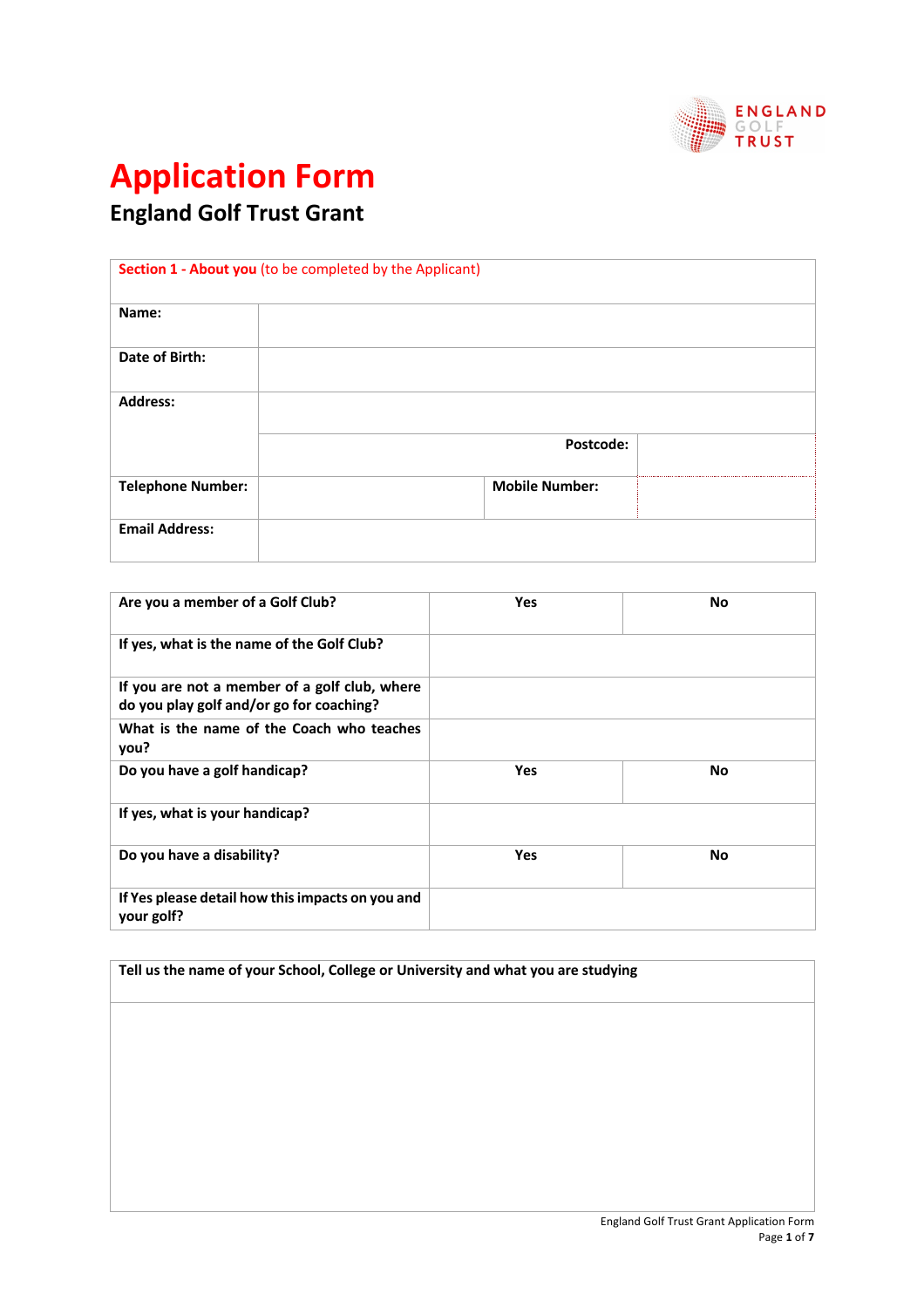| Tell us about your job if you have one. Where do you work and what you do. Please include any volunteer |  |
|---------------------------------------------------------------------------------------------------------|--|
| work.                                                                                                   |  |

**Do you play any sports other than golf or are you involved with any other non-sporting activities? Tell us about how much time you spend on these.**

**Tell us about your golf. What golf have you played? How often do you play? Do you enter competitions? Have you had any golfing successes? What is it about golf that you enjoy?**

**Write your own personal statement on your goals - both golfing and in the other parts of your life (350-400 words)**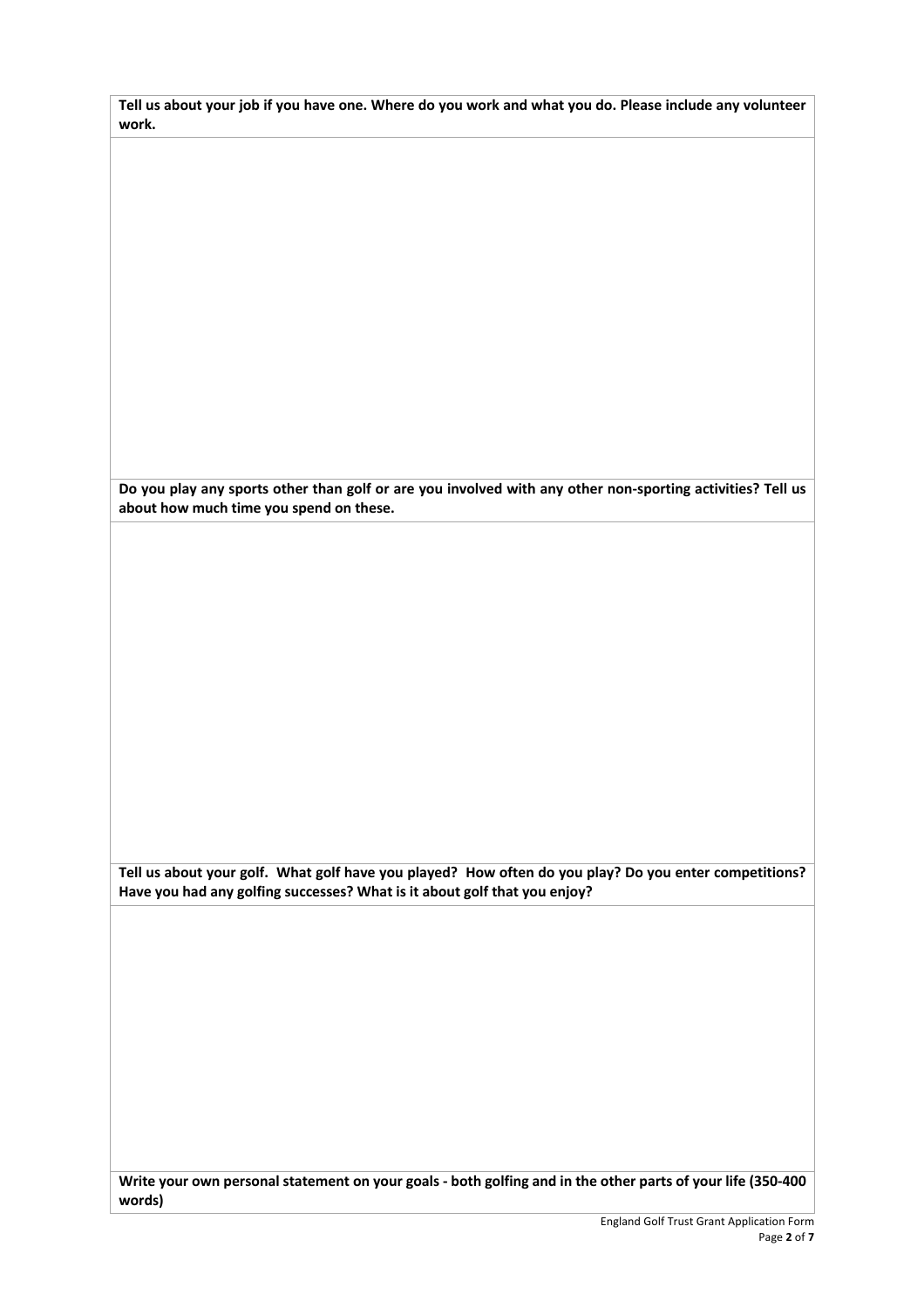**Why do you need a grant?**

**What would you spend any grant money you receive on and why?**

**Have you received a grant previously from the England Golf Trust if so what did you use it for and how did it benefit you?**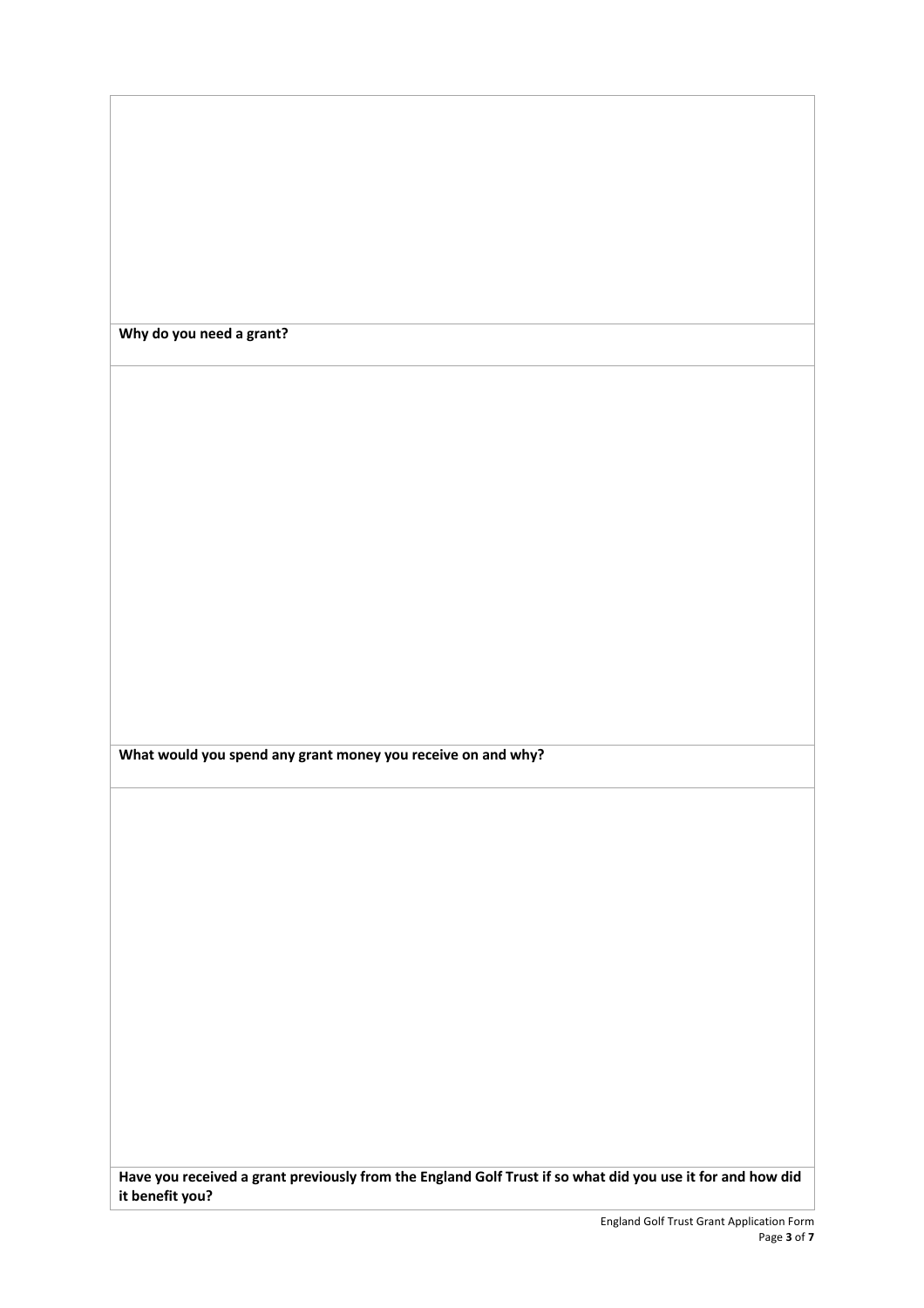**Do you receive or have you applied for other grants? If so, please state which grants**

## **Please sign below to confirm the following:**

- The information I have provided is accurate and truthful
- I agree to provide the England Golf Trust with details of my progress within 6 months of receiving grant money
- I agree to spend the grant in line with the application
- I agree that England Golf Trust may retain this information for its records

| Signature:         | Date:            |  |
|--------------------|------------------|--|
| <b>Print Name:</b> | <b>Position:</b> |  |

**Section 2 - to be completed by the Lead Application Sponsor** (The lead sponsor should be a person who is closely associated to the applicant e.g. school teacher, careers advisor, lecturer, employer)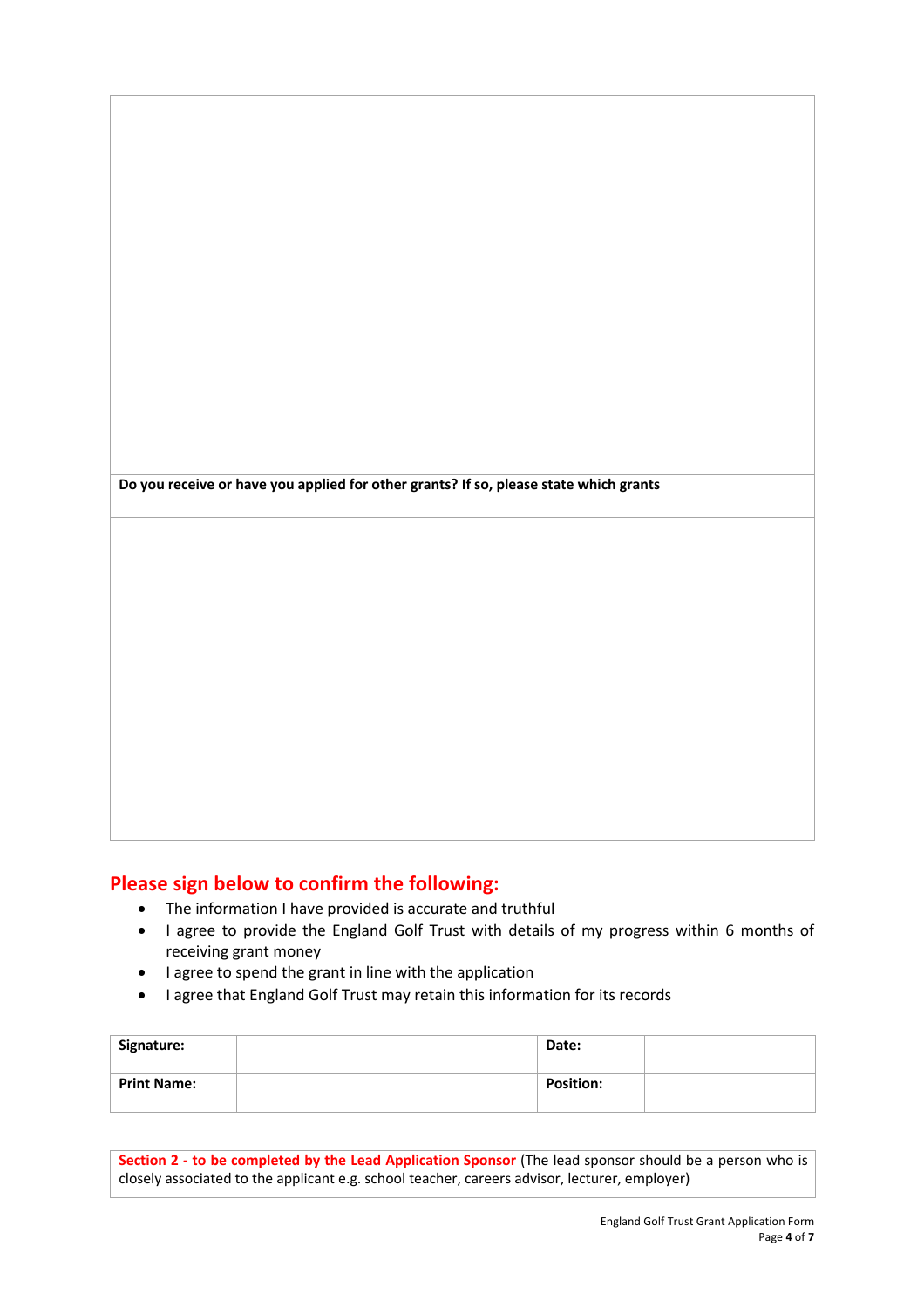| Name:                                                                                                                                                                                     |                                                                                                           |                       |  |
|-------------------------------------------------------------------------------------------------------------------------------------------------------------------------------------------|-----------------------------------------------------------------------------------------------------------|-----------------------|--|
| Role/ Relationship to the<br><b>Applicant:</b>                                                                                                                                            |                                                                                                           |                       |  |
| <b>School / Organisation Name:</b>                                                                                                                                                        |                                                                                                           |                       |  |
| <b>Address:</b>                                                                                                                                                                           |                                                                                                           |                       |  |
|                                                                                                                                                                                           |                                                                                                           | Postcode:             |  |
| <b>Telephone Number:</b>                                                                                                                                                                  |                                                                                                           | <b>Mobile Number:</b> |  |
| <b>Email Address:</b>                                                                                                                                                                     |                                                                                                           |                       |  |
|                                                                                                                                                                                           | Please tell us about the applicant, their involvement in golf to date, their personal qualities and goals |                       |  |
|                                                                                                                                                                                           |                                                                                                           |                       |  |
|                                                                                                                                                                                           |                                                                                                           |                       |  |
|                                                                                                                                                                                           |                                                                                                           |                       |  |
|                                                                                                                                                                                           |                                                                                                           |                       |  |
| Please give details of the reasons why you support this application. Include information about the<br>applicant's financial need for the Trust's support and why you feel it is justified |                                                                                                           |                       |  |
|                                                                                                                                                                                           |                                                                                                           |                       |  |
|                                                                                                                                                                                           |                                                                                                           |                       |  |
|                                                                                                                                                                                           |                                                                                                           |                       |  |
|                                                                                                                                                                                           |                                                                                                           |                       |  |
|                                                                                                                                                                                           |                                                                                                           |                       |  |
|                                                                                                                                                                                           | What will any grant received be spent on and what effect will it have on the applicant?                   |                       |  |
|                                                                                                                                                                                           |                                                                                                           |                       |  |
|                                                                                                                                                                                           |                                                                                                           |                       |  |
|                                                                                                                                                                                           |                                                                                                           |                       |  |
|                                                                                                                                                                                           |                                                                                                           |                       |  |
|                                                                                                                                                                                           |                                                                                                           |                       |  |
|                                                                                                                                                                                           |                                                                                                           |                       |  |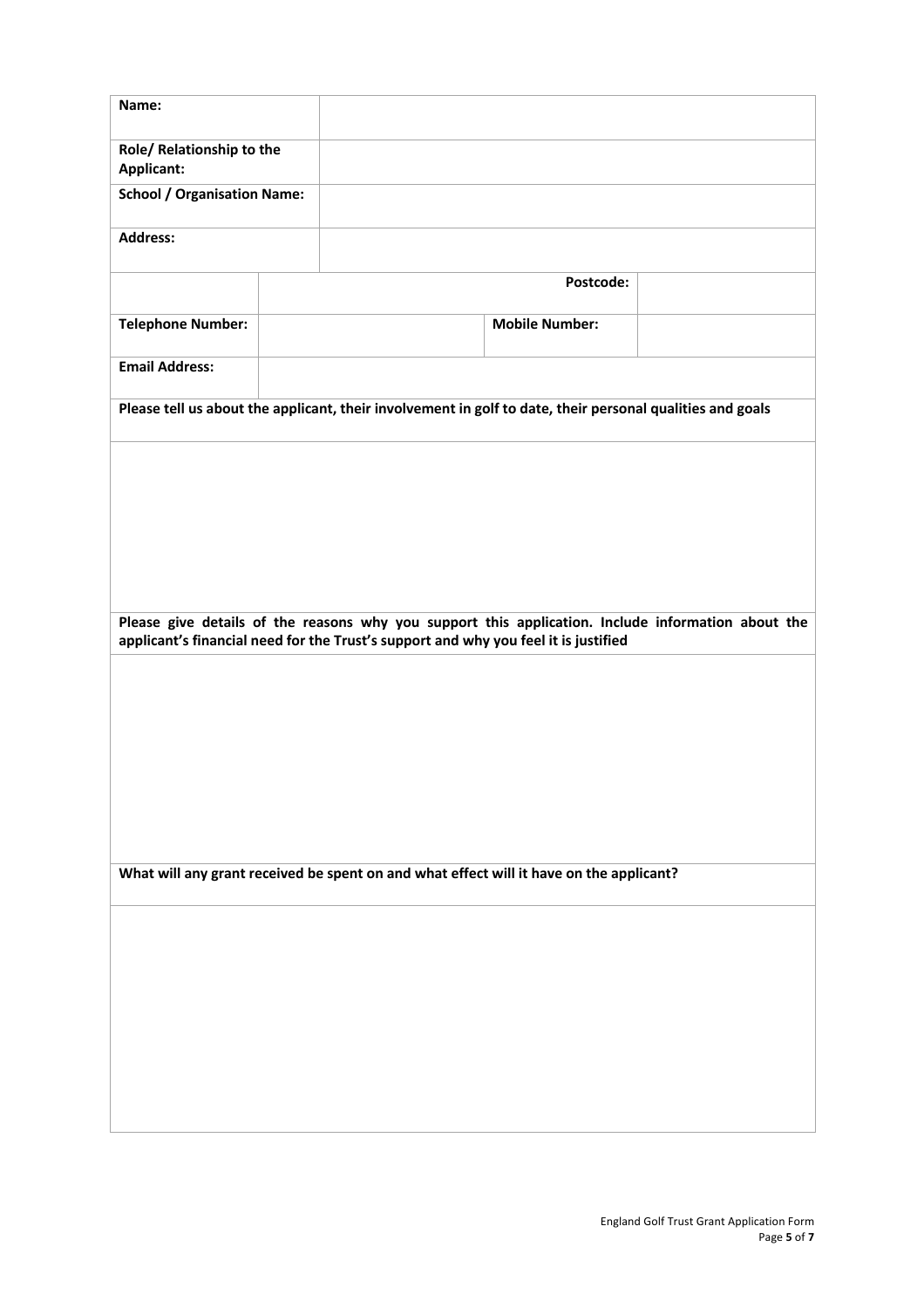| Section 3 - to be completed by the Second Application Sponsor The second sponsor should be a person who<br>is involved with the game of golf and is closely associated with the applicant (e.g. club member, coach, junior<br>organiser) and willing to vouch for their continued participation in golf during the award period |                                                                                                                                                                                           |                       |  |
|---------------------------------------------------------------------------------------------------------------------------------------------------------------------------------------------------------------------------------------------------------------------------------------------------------------------------------|-------------------------------------------------------------------------------------------------------------------------------------------------------------------------------------------|-----------------------|--|
| Name:                                                                                                                                                                                                                                                                                                                           |                                                                                                                                                                                           |                       |  |
| Role/ Relationship to the<br>Applicant:                                                                                                                                                                                                                                                                                         |                                                                                                                                                                                           |                       |  |
| <b>Club / Organisation Name:</b>                                                                                                                                                                                                                                                                                                |                                                                                                                                                                                           |                       |  |
| <b>Address:</b>                                                                                                                                                                                                                                                                                                                 |                                                                                                                                                                                           |                       |  |
|                                                                                                                                                                                                                                                                                                                                 |                                                                                                                                                                                           | Postcode:             |  |
| <b>Telephone Number:</b>                                                                                                                                                                                                                                                                                                        |                                                                                                                                                                                           | <b>Mobile Number:</b> |  |
| <b>Email Address:</b>                                                                                                                                                                                                                                                                                                           |                                                                                                                                                                                           |                       |  |
|                                                                                                                                                                                                                                                                                                                                 | Please tell us about the applicant, their involvement in golf to date, their personal qualities and goals                                                                                 |                       |  |
|                                                                                                                                                                                                                                                                                                                                 |                                                                                                                                                                                           |                       |  |
|                                                                                                                                                                                                                                                                                                                                 |                                                                                                                                                                                           |                       |  |
|                                                                                                                                                                                                                                                                                                                                 |                                                                                                                                                                                           |                       |  |
|                                                                                                                                                                                                                                                                                                                                 | Please give details of the reasons why you support this application. Include information about the<br>applicant's financial need for the Trust's support and why you feel it is justified |                       |  |
|                                                                                                                                                                                                                                                                                                                                 |                                                                                                                                                                                           |                       |  |
|                                                                                                                                                                                                                                                                                                                                 |                                                                                                                                                                                           |                       |  |
|                                                                                                                                                                                                                                                                                                                                 |                                                                                                                                                                                           |                       |  |
|                                                                                                                                                                                                                                                                                                                                 |                                                                                                                                                                                           |                       |  |
| What will any grant received be spent on and what effect will it have on the applicant?                                                                                                                                                                                                                                         |                                                                                                                                                                                           |                       |  |
|                                                                                                                                                                                                                                                                                                                                 |                                                                                                                                                                                           |                       |  |
|                                                                                                                                                                                                                                                                                                                                 |                                                                                                                                                                                           |                       |  |
|                                                                                                                                                                                                                                                                                                                                 |                                                                                                                                                                                           |                       |  |
|                                                                                                                                                                                                                                                                                                                                 |                                                                                                                                                                                           |                       |  |
|                                                                                                                                                                                                                                                                                                                                 |                                                                                                                                                                                           |                       |  |
|                                                                                                                                                                                                                                                                                                                                 |                                                                                                                                                                                           |                       |  |